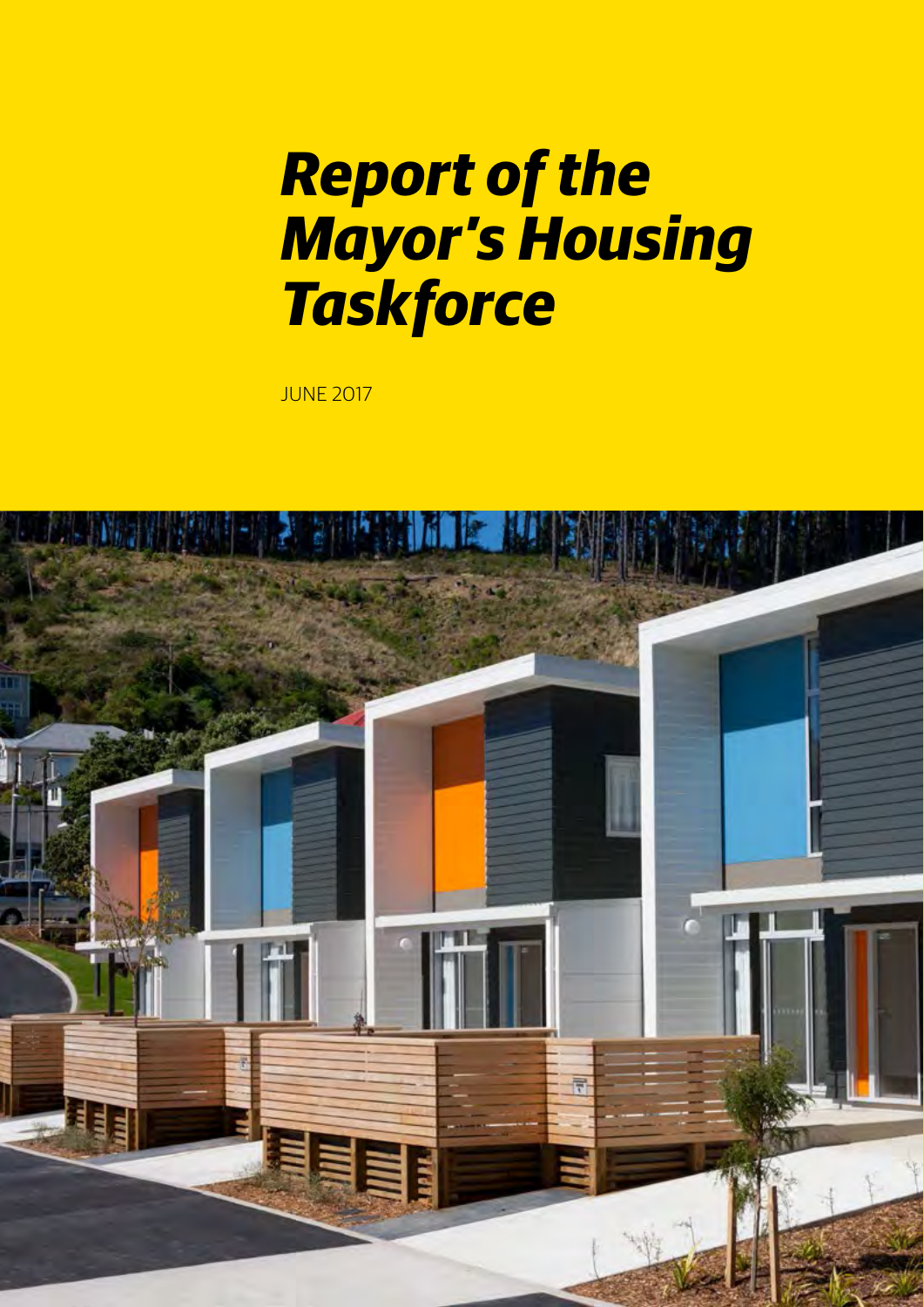# *Kia ora!*

### *Wellington is the world's best city.*

However, to keep it that way, we've got to solve the housing problems that are affecting our people.

It's clear that housing is the biggest challenge facing Wellington. It is imperative that we find innovative, affordable, and accessible solutions for our city.

Housing is a complex issue, and there will be more than one solution needed. We need to be pulling on every lever and be brave enough to try new things.

We established a Housing Taskforce to use the expert knowledge of the building industry, social services, public health sector, central government, and the property industry to address issues from across the whole housing continuum.

Part of the long-term solution will be a regional approach to housing, as well as a new partnership agreement with central government.

We want to commend the Taskforce for its ambitious and innovative recommendations that provide a comprehensive approach to the issues. We're proud to present these bold and forward thinking recommendations to Wellingtonians.

This independent report makes it clear there is work to do in several areas, but we are committed to leading this programme and are optimistic that we will solve the city's housing problems by delivering solutions with support from the housing sector.

Together, we will make sure Wellington remains a wonderful and liveable city with affordable, dry, warm homes for the people who live here.

#### **Mayor Justin Lester**

**Deputy Mayor Paul Eagle, Mayor's Housing Taskforce Chairman** 

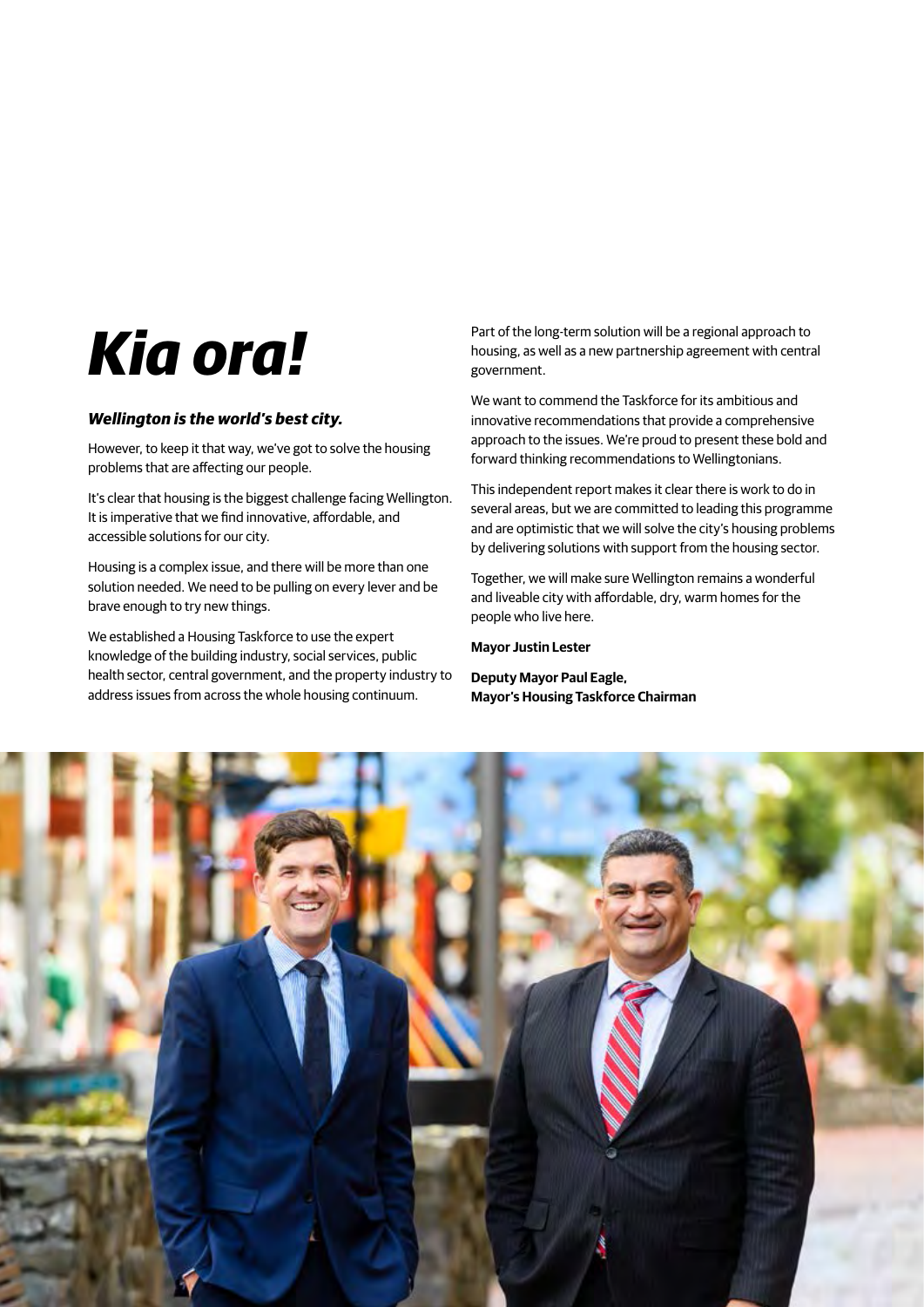## *Context*

Wellington is undergoing a period of sustained growth, and as a consequence of this growth, faces a range of significant housing affordability and availability challenges. In addition to the current shortfall of approximately 3900 homes in the city, it is forecast that between 20,000 and 30,000 additional housing units will be required to meet the range of projected population growth to 2043. Other key housing drivers are the increasing diverse population and demand for different forms of housing. The city will undergo a shift as our population ages and by 2043 13.5% of city residents will be over 65, compared with 9.6% now. At the same time, the average household size will continue to shrink to about 2.5 people per household. The population in the central city, which grew by almost 100% between 2001 and 2013, is expected to increase further by approximately 84%, from 18,019 in 2013 to 33,150 in 2043. Together with the adjoining residential areas of Mt Victoria, Thorndon, Kelburn, Aro Valley, Mt Cook, Newtown and Berhampore, these areas will continue to attract the majority of renters, rental investors and young, non-family households. The majority of families will however still seek affordable options in the suburbs.

These changes in our population and demand for housing requires the city to adapt its housing stock and future housing to meet these needs, enabling housing in the right places close to the central city, services, community facilities and public transport. Wellington's vibrancy and liveability are key points of difference for the city. Bold ideas, action and leadership, which the city is known for, are required to ensure Wellington continues to build strong, resilient communities and remains an inclusive and affordable place to live, participate and prosper.

#### *Introduction*

Housing affordability is a nationwide issue and while Wellington has not yet reached the crisis situation of Auckland or Queenstown, it still faces a significant challenge. Adequate housing is a key aspect of Wellington's liveability, central to the city's ability to successfully function economically and an essential component in ensuring residents can live healthy and comfortable lives. The November 2016 earthquakes have reiterated the importance of housing and community resilience – and Council's role in ensuring that residents can afford safe, secure homes in connected, resilient communities.

#### *Mandate*

The Mayor's Housing Taskforce, an independent, cross sectoral group, was set up in October 2016 by the Mayor and Deputy Mayor to ensure critical experience and expertise was utilised to address one of the key strategic issues facing the city.

Members of the Taskforce were chosen specifically for their knowledge and expertise and represent the full spectrum of the housing sector. Membership is detailed at Appendix One.

The Taskforce met four times:

- **December 2016 to discuss the general housing situation** in Wellington and the varying perspectives of Taskforce members.
- **March 2017 to agree the specific details of the problems** to be addressed.
- **April 2017 to discuss a range of potential responses** projects, programmes and policy changes.
- **June 2017 to consider and agree the recommendations** of the Taskforce**.**

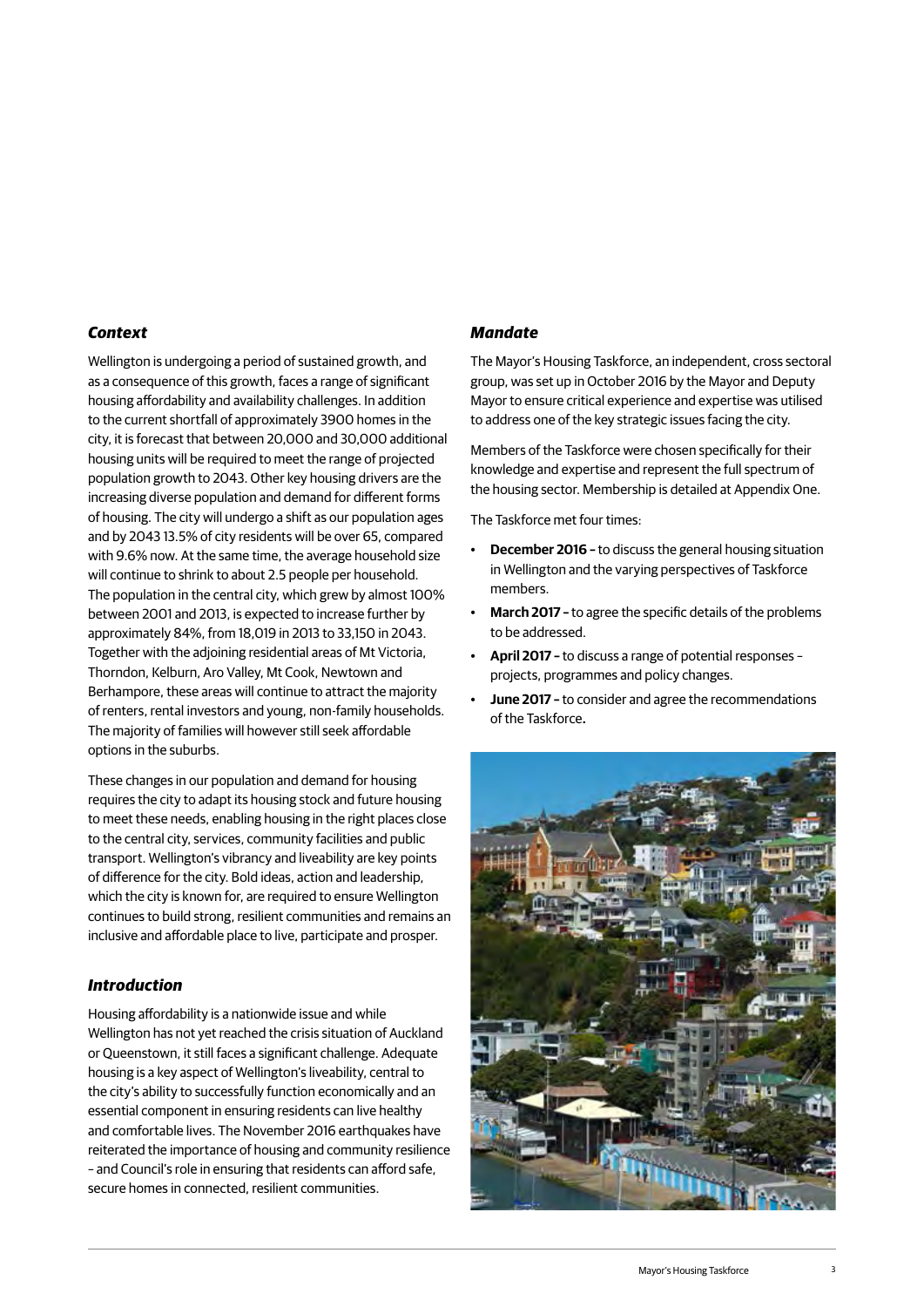In addition, Deputy Mayor Paul Eagle hosted the Wellington Housing Forum in May 2017 which was attended by over seventy representatives from across the housing sector in the city. Key issues raised in that forum have also been taken into account in developing the draft recommendations.

As Chair of the Taskforce the Deputy Mayor will present the recommendations to the Council's City Strategy Committee in August 2017 for consideration and agreement. If agreed by Committee, then specific programmes, projects, policy amendments and financial considerations will be developed for inclusion in the 2018-28 Long Term Plan.

## *Vision and Goals*

The primary goal of the Taskforce is to recommend strategic approaches and specific projects to realise a city vision of "All Wellingtonians Well Housed". With an aim of building resilient communities through providing a full range of housing affordability and availability opportunities, the Taskforce was

## asked to recommend solutions and build consensus around issues including:

- • Providing targeted solutions to address all forms of homelessness in the city.
- • Rental affordability issues, including security of tenure issues.
- • Housing affordability schemes for first time buyers and key worker groups.
- • Affordability issues for existing owners in the face of resilience, earthquake prone, leaky building and other maintenance issues.
- The future provision of the city's social housing.
- Housing density and planning.
- • Examining housing quality and resilience issues, including the trial of a warrant of fitness applied to rental housing.
- • How initiatives will be implemented and actioned.

# *Taskforce Approach*

## *Why do Housing outcomes matter?*

| <b>Towards 2040: Smart Capital</b>                                                                                                                                                                                                                                                                                                                    | <b>Implications for housing</b>                                                                                                                                                                                                                                                                                                                                                            |
|-------------------------------------------------------------------------------------------------------------------------------------------------------------------------------------------------------------------------------------------------------------------------------------------------------------------------------------------------------|--------------------------------------------------------------------------------------------------------------------------------------------------------------------------------------------------------------------------------------------------------------------------------------------------------------------------------------------------------------------------------------------|
| Connected City: the city's compact form is one of its key strengths<br>and allows for relationships between individuals and communities<br>to form with ease.                                                                                                                                                                                         | Want residential development to occur in ways that protect the best<br>of Wellington's existing natural, built and community environments<br>while providing for population growth.                                                                                                                                                                                                        |
| People-centred city: Cities compete for people, in particular for<br>the highly skilled, educated people who already make up a large<br>proportion of Wellington's population. It will become increasingly<br>important to build on these strengths to ensure the city is open,<br>welcoming, vibrant and embraces diversity.                         | Want a city that puts people's housing needs front and centre of<br>the city priorities - a place that is welcoming and friendly, provides<br>a range of appropriate opportunities for all, strong neighbourhoods<br>and communities, and embraces differences and changes. Want<br>lower income earners, support workers and students to be able to<br>afford to live in Wellington City. |
| Dynamic Central City: the central city as a hub of creative enterprise.<br>With universities, research organisations and creative businesses<br>all clustered in or near the central city - alongside a range of related<br>service and support industries - Wellington can grow, taking the<br>wider region to the next step in prosperity and jobs. | Want to provide a range of appropriate housing opportunities for<br>all needs, including providing for those currently excluded from the<br>benefits of economic growth and quality housing.                                                                                                                                                                                               |
| Eco-city -Wellington will achieve high standards of environmental<br>performance, coupled with outstanding quality of life and an<br>economy increasingly based on smart innovation.                                                                                                                                                                  | Want Wellington's housing to be resilient to the rigours of its<br>geological and natural environments and to contribute to an<br>environmentally sustainable city.                                                                                                                                                                                                                        |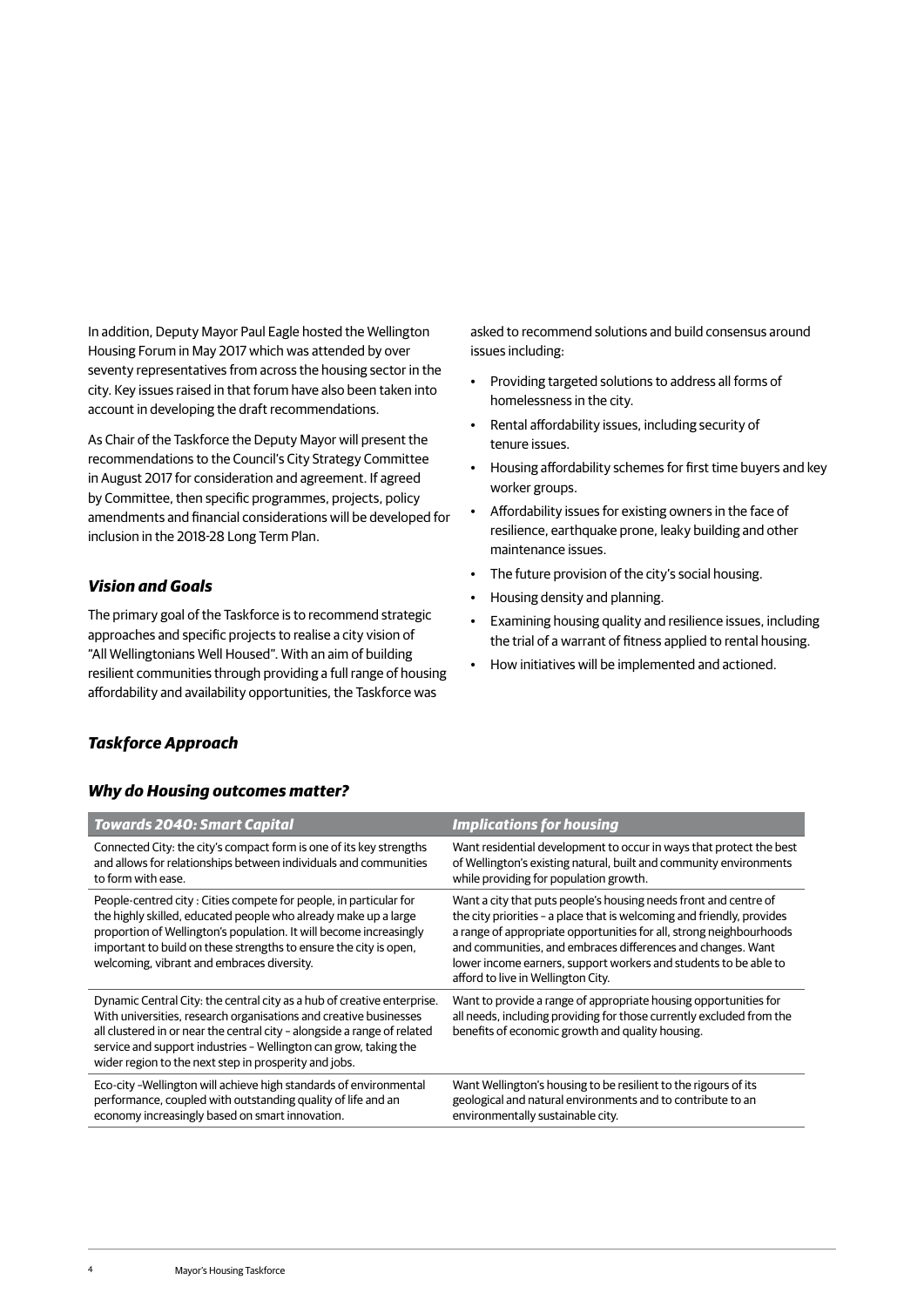# *Demand and Supply – Critical Issues*

#### **Demand will grow**

- 1. Due to population growth forecast population growth, from around 210,000 today to between 250,000 and 280,000 by 2043. They will require between 20,000 30,000 additional housing units.
- 2. From key workers attracted by Wellington's growing economy and population who want to live in rather than commute into Wellington.
- 3. For smaller residential units:
	- From students, as education institutions continue to be successful in attracting students from elsewhere.
	- From graduates and other young adults at the start of their careers.
	- • From changes to family and household living arrangements linked to an aging population.
- 4. For more affordable rental housing and home ownership options.
- 5. For better quality housing from rising consumer expectations and regulatory requirements, increased demand for more environmentally friendly homes, and for dwellings more resilient to seismic and other natural hazard risks.
- 6. For emergency and/or supported housing and social housing from a growing number of persons and families facing housing and social exclusion and deprivation.

#### **Supply will be constrained**

Supply recently has not matched demand, which in turn means that:

- 1. Housing affordability overall is deteriorating
- 2. There is a particular shortage of affordable rental housing for lower income households.
- 3. House sales have been constrained, limiting options and increasing competition for housing.
- 4. Housing supply is unable to comfortably absorb the inflows of people migrating and moving to Wellington.
- 5. The shortage of affordable housing is in turn putting pressure on social housing creating a need for more emergency housing while long term housing solutions are found for vulnerable individuals and families.
- 6. There is increased over-crowding, with some of the most vulnerable families living in poor quality housing which impacts on health and wellbeing, reducing resilience and impacting on employability.
- 7. Some families are finding themselves trapped in a cycle of continually deteriorating living circumstances as rents increase, security of tenure becomes increasingly uncertain and access to employment, education and other services becomes harder.

#### **Constraints to be addressed**

A number of related issues constrain and/or add to the cost of new housing supply:

- 1. No agency has statutory responsibility (and the resources that go with this responsibility) for leadership in addressing homelessness.
- 2. Delays in joint regional and nationally funded transport projects necessary to unlock green field and brown field sites for development (Grenada-Petone link).
- 3. Impediments or commercial disincentives on the small number of owners of large green field sites to release sites for development.
- 4. Difficulties of aggregating land for larger scale brown field development.
- 5. Costs of building on difficult sites, eg in-fill on back sections, or steep hillsides .
- 6. Time taken to gain resource consents and/or building consents at scale.
- 7. Costs of meeting regulatory and/or consumer requirements for quality and resilience.
- 8. Labour, skill and other input shortages which may impact on construction timeframes.
- 9. Developer and investor expectations to achieve a certain rate of return on investment, and to optimise cashflows.
- 10. Any other planning or regulatory obstacles or delays to development including heritage protections.
- 11. Other risks faced by developers, eg insurance, financing .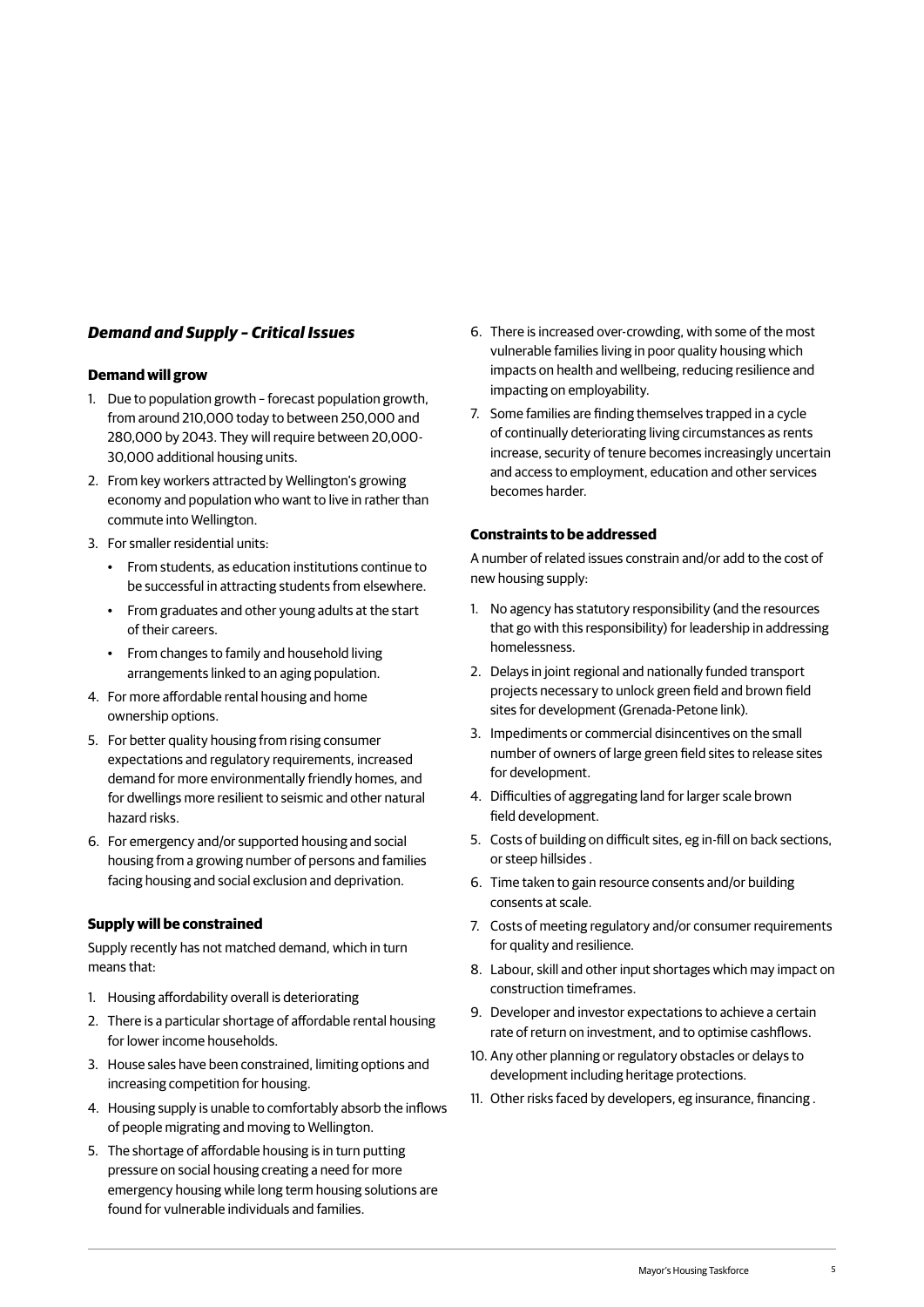## *Key objectives of Wellington's housing strategy?*



## *Formulating the strategy*

## **Three key pillars for Council to deliver on the Taskforce housing objectives**

The Taskforce believes that success is most likely to occur where the issues of housing are collectively addressed, therefore a collective impact approach is recommended. The objective of this initiative would be to lead and co-ordinate the housing solutions for Wellington which involves all parties.

The Council is in a position where it can provide leadership on this issue and has a number of critical roles which can catalyse change across the housing continuum and provide the environment for change. The Taskforce encourages the Council to take a strong leadership role based on the following three key strategic planks:

#### 1. **Leadership within the sector**

Develop a Wellington Housing Strategy and associated Action Plan, to adopt and give effect to the Taskforce vision of "All Wellingtonians Well Housed", to define all parties' interpretation of what housing affordability means in Wellington and to clearly articulate the Council's role in, and approach to, increasing housing supply across all aspects of the housing continuum, with specific projects, programmes, incentives, investments and policy changes to be included in the 2018-28 Council Long Term Plan.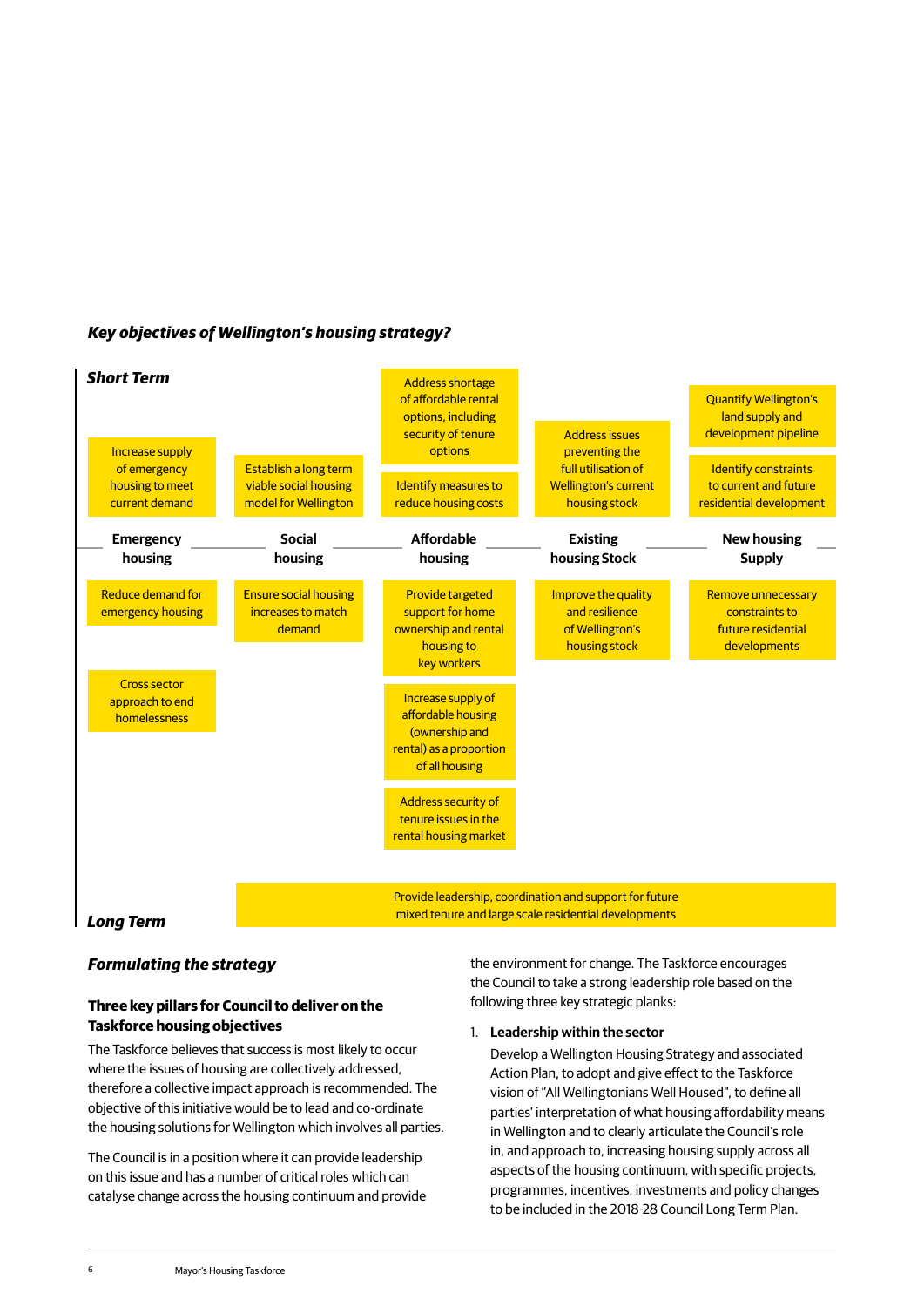#### 2. **A partnership approach with Central Government**

Negotiate an agreement (a "city deal") to ensure a partnership approach with Housing New Zealand Corporation and other Government agencies on the development and provision of additional social and affordable housing opportunities over the next thirty years. This will also include advocacy to central government on potential regulatory and legislative changes that would have an impact on the provision of housing opportunities in Wellington.

#### 3. **A partnership approach with Iwi Partners, the Community Sector and private sector partners including developers, builders and other key parties**

To deliver the vision of "All Wellingtonians Well Housed" that Council take a collective impact approach and work with Iwi Partners, Community Housing Providers and the private development sector to grow the capacity of the housing sector to deliver and manage more social and affordable housing opportunities.

## *Draft Taskforce Recommendations*

Recommendations focus on those areas where Council, Iwi Partners, Central Government and the broader housing sector across the city can affect the greatest level of change and are set out to reflect the full range of housing issues facing the city:

- 1. Leadership, Advocacy and Government Relationships
- 2. Addressing Homelessness
- 3. Social Housing
- 4. Housing Affordability both rental and ownership
- 5. Housing Regulation
- 6. Housing Quality and Resilience

# *Leadership, Advocacy and Government Relationships*

#### **Leadership on housing issues**

The Taskforce recommends that the Council uses its role as a leader in the city to drive the development of the Wellington Housing Strategy (the Strategy) and Action Plan. The objective would be to lead and co-ordinate housing solutions for Wellington and involve all parties.



Note: The Taskforce was unanimous in its endorsement of the vast majority of the recommendations. A few taskforce members did not express a view on lobbying Government on legislative change.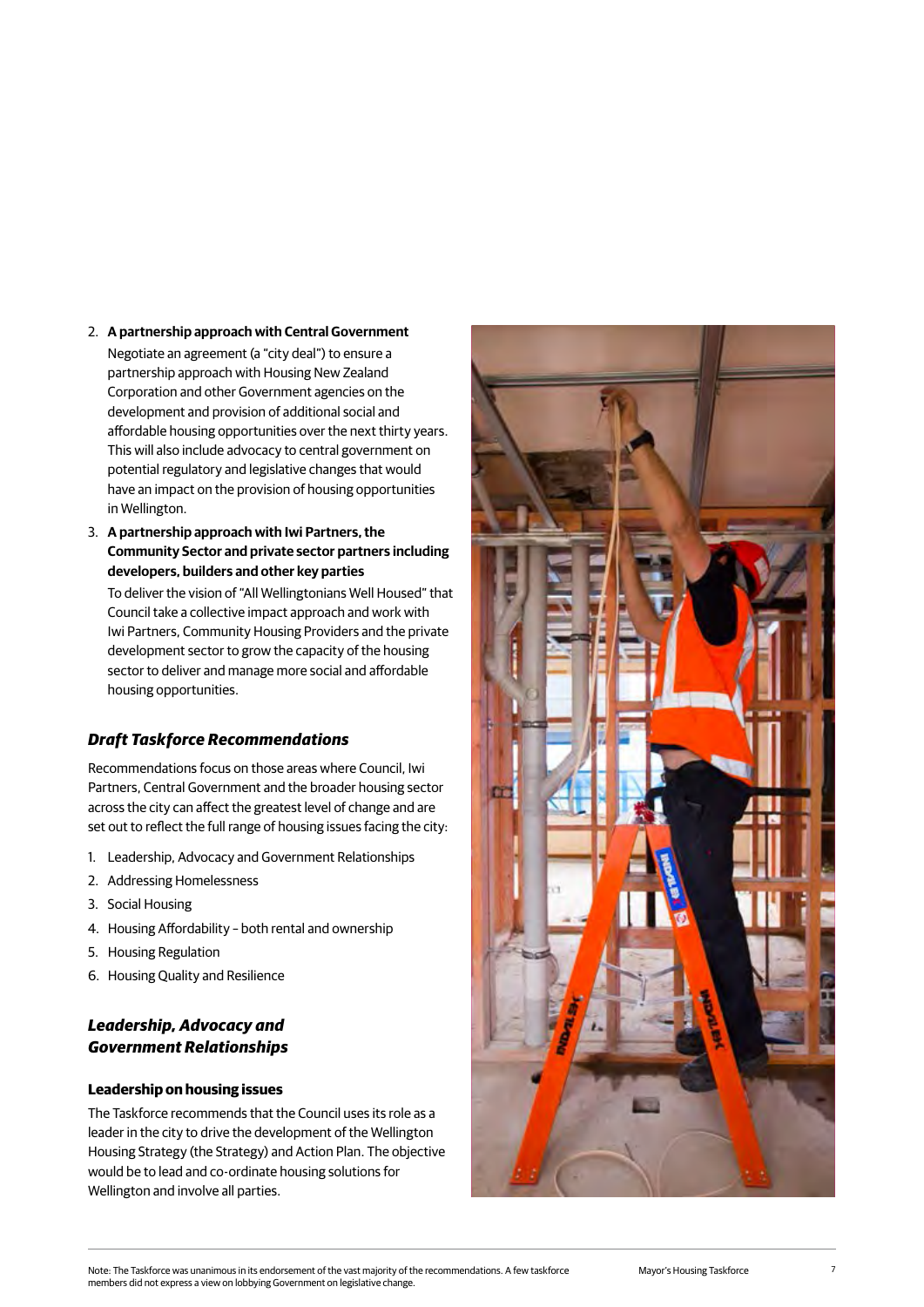The Taskforce recommends using a collective impact approach, recognising the range of partners, the expertise, relationships and opportunities in this space. A key component will be to develop a set of principles with a coherent framework to ensure there is understanding and agreement between all parties. This will establish a solid foundation and confidence to enter into agreements and partnerships with other sectors and parties focused on solving the housing issues.

The Strategy would clearly define and express a city vision of "All Wellingtonians Well Housed". The Action Plan would clearly articulate each party's role in, and approach to, increasing housing supply across all aspects of the housing continuum, with specific projects, programmes, investments, incentives and accountabilities. For Council it would also include and investments and policy changes to be included in the 2018-28 Long Term Plan.

The Strategy and Action Plan would incorporate the details required for Addressing Homelessness, Social Housing, Housing Affordability – Ownership and Rental, Housing Regulation, and Housing Quality and Resilience.

There are several critical desired outcomes:

- A clear vision and action plan focused on delivering results with targets, timeframes, priorities and accountabilities.
- Create an agreed framework and principles of how all the different parties will work together, so that the different skills, perspectives and attributes can be used synergistically.
- The ability to create a structure to test and develop new ideas and initiatives.
- To ensure the focus is a Wellington wide solution, and that it has a long term non-political focus to resolving critical issues.
- • Clear communication channels to ensure Wellingtonians are part of this journey.
- Ensure that Wellingtons' communities are strengthened as these changes are implemented and actioned.

#### **Central and Local Government Relationships**

To progress the partnership approach the Taskforce recommends Council negotiate a new partnership agreement on housing with Central Government (a "city deal" to include, but not be limited to:

- Progressing accelerated supply of affordable housing – rental and affordable ownership.
- Partnering with Housing New Zealand Corporation and/ or other Government housing entities for the appropriate combined or joint provision of new social, emergency and supported housing across the city to meet genuine need of vulnerable people and families.
- • Working more closely with other local authorities in the region, to meet the need for social and affordable housing.
- • Enabling data sharing between Government Departments, Ministries and Councils in the Wellington region to define the scale of the need for social housing, now and in the future.
- Advocate to Government for legislative changes to enable higher standards of housing to be required for existing and new builds.
- Advocate to Government for legislative changes to guarantee greater security of tenure in the housing rental market – ensuring 'houses' become 'homes' for all Wellingtonians.
- Advocate to Government for a national and joint approach to end homelessness – recognising that homelessness affects a broad range of people and that it requires solutions that are appropriate to need.

#### **Additional leadership opportunity for Council**

The Taskforce recommends that in developing the Strategy Council assesses its own internal practices and policies to deliver the Strategy and its vision.

- Revisit all related Council policies that underpin the vision, incentivise development through investment in associated infrastructure and include a set of target results based on agreed measures of what success looks like, with a clear commitment to measure and regularly report against those targets.
- • Undertake a full analysis of the impact of Council's ratings policies, development contributions levies and other regulations which provide financial incentives or disincentives for land development and housing supply whether that be in the areas of investment, development (new/conversion/upgrade), ownership, sale or rental. This review should also consider options around financial mechanisms for Council to capture value from private development at the time the value is realised.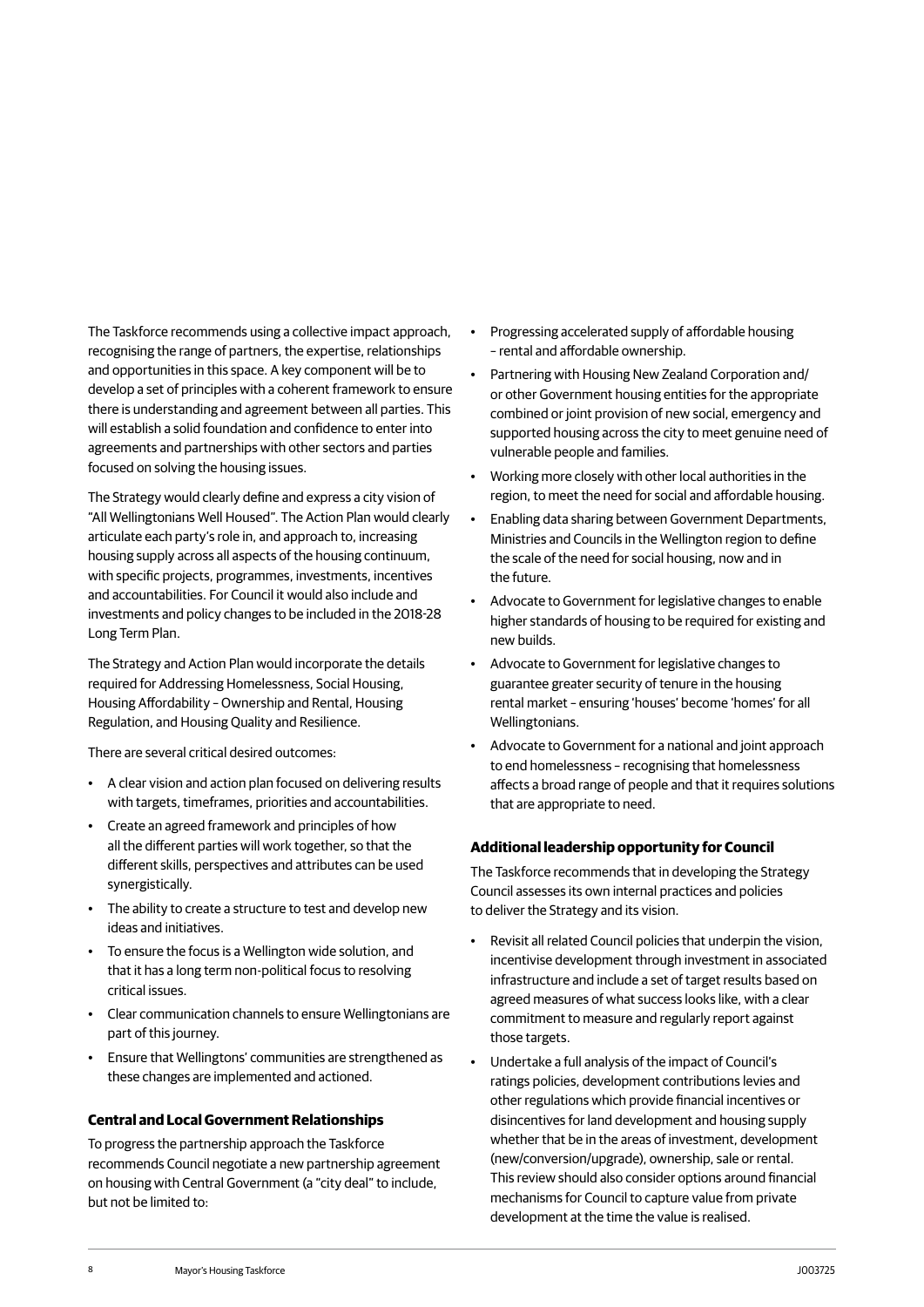

- Refocus internal Council teams and establish external vehicles where necessary to access the appropriate functions to build more housing. The focus will be on delivering at scale, ambitious targets, with regular measurement and reporting against those targets.
- Undertake a review of procurement practices as they relate to housing supply to ensure that these support accelerated progression of the Strategy objectives, including engagement with the market (investors, financiers, developers, constructors, Community Housing Providers (CHPs) inter alia) to understand best practice and better enable and support transactions that are good deals to all parties.
- Investigate releasing Council -owned land for development and ensure that the District Plan and other plans provide sufficient land for residential development.

## *Addressing Homelessness*

The Taskforce recommends that Council lead work to ensure homelessness is rare, brief and non-recurring by progressing the following:

- Rare Engage with the Community Sector to understand the needs of everyone who experiences homelessness and be courageous in developing innovations needed to address this as a problem.
- Rare Prioritise people considered hard-to-reach, vulnerable and marginalised i.e. rough sleepers, and ensure they have sustained support and transition services that will help them move from the street to being housed.
- **Brief** Establish action-oriented, broad partnerships to provide resources as well as effective and fast-track services for those who experience homelessness.
- Non-Recurring Central and Local Government to implement an incentivised scheme for the private sector landlords and philanthropic investors e.g. rental guarantees, tax reductions, rates rebates and support packages. Make housing the homeless attractive to those who can make a difference.
- **Non-Recurring** Ensure there are pathways for those who are chronically homeless so they are able to sustain their tenancies in long-term situations.

# *Social Housing*

The Taskforce recommends that Council progress the following:

- 1. Refurbish and retrofit existing inner city buildings to provide additional social housing units in the central city.
- 2. Work with MSD and the Community Housing Sector to better understand what other services are necessary when looking at social housing from a social investment perspective.
- 3. In partnership with Central Government and CHPs increase the number of social units in the city to support the needs of the most vulnerable.
- 4. Support the growth in capacity and capability of the CHP sector, which is required to move towards a system change that enables CHPs to deliver social housing at scale.
- 5. Ensure that social housing provides a sustainable housing solution – when developing social housing input is required from tenants, community groups, and the wider community so that it better meets tenant needs.

# *Housing Affordability – ownership and rental*

The Taskforce recommends that Council progress the following:

1. Actively work with CHPs, developers and builders to unlock a pipeline of affordable housing (new/conversions) development.

#### This may include:

Refurbish and retrofit existing inner city buildings to provide additional affordable housing units for key worker groups, certain income brackets and those who are entering the housing market for the first time.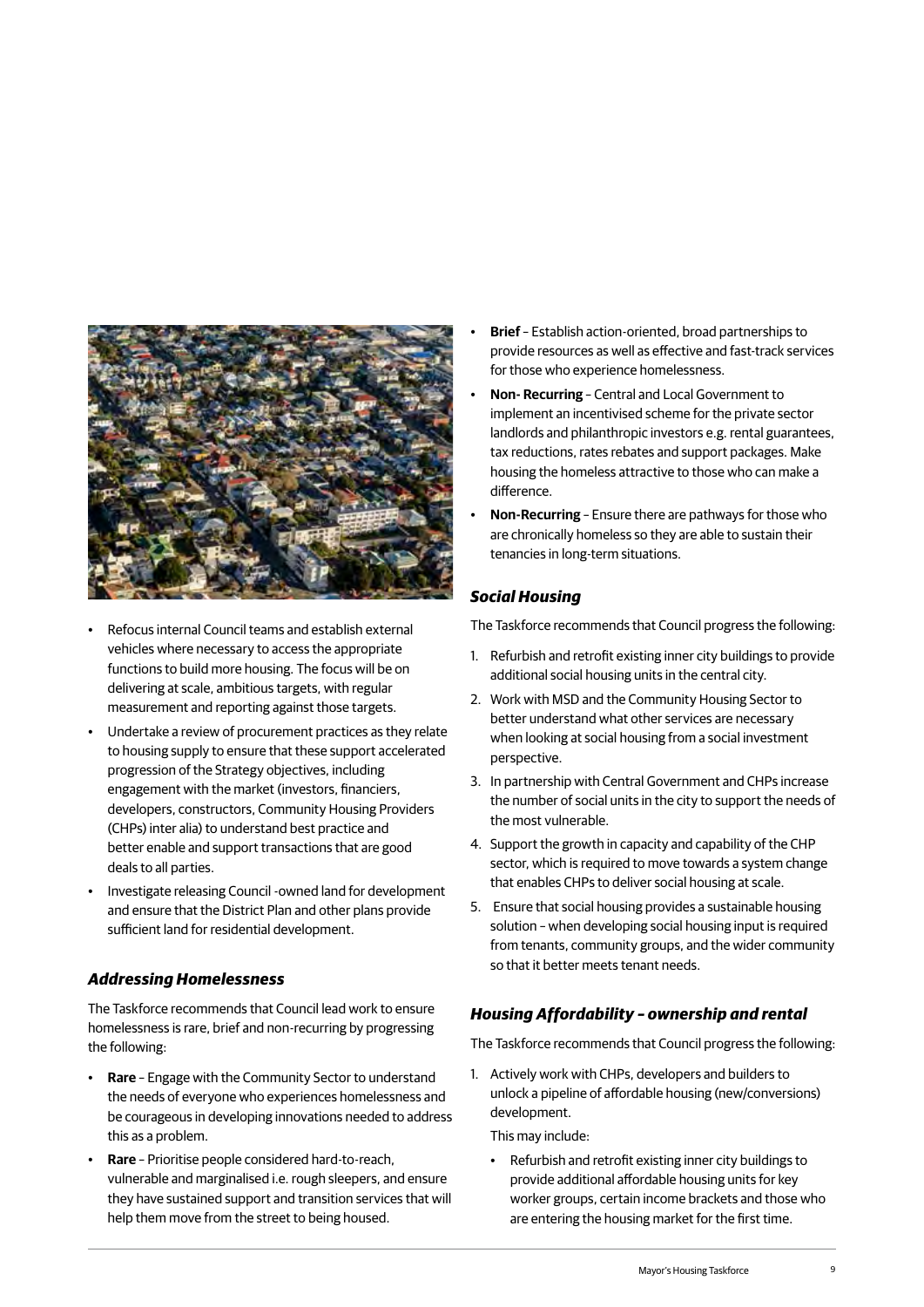- • Showcase examples of affordable housing so that residents understand what good quality affordable housing looks like.
- • Support the growth in capacity and capability of the CHP sector, which is required to move towards a system change that enables CHPs to deliver affordable housing opportunities at scale.
- 2. Identify and work with partners who can develop and introduce a range of tools such as shared equity, rent to buy, co-housing or other affordable housing mechanisms into the Wellington housing market.
- 3. Investigate the potential of a range of measures to promote the development of affordable housing including inclusionary zoning to incentivise mixed developments.
- 4. Refocus the Housing Accord to ensure that future developments with Special Housing Area designations include affordable housing.
- 5. Investigate ways the Council can work with land developers and other councils in the greater Wellington region to:
	- Ensure a consistent pipeline of available and affordable land over time.
	- • Work with the construction and training sectors to enable the industry to recruit and retain the necessary skills to deliver housing at scale.
- 6. Investigate options for greater tenure security that meets the requirements of both tenants and landlords.



## *Housing Regulation*

The Taskforce recommends that Council progress the following:

- 1. Measures to:
	- Implement the "one stop shop" concept to improve and speed up the time to market from when a developer lodges initial plans with Council. The Taskforce challenges Council to reduce the time required to complete all parts of the consenting process – from resource and building consents through to Code of Compliance Certification.
	- • Establish a Design Review Panel and utilise other consenting models that support new, lower cost construction models which are able to be quickly consented by Council.
	- Ensure the planning environment allows for smaller homes on smaller lots, which are lower priced and more compact.
- 2. The Council to ensure the District Plan and Wellington Urban Growth Plan (2015) provide sufficient zoned and serviced land to meet the present and future housing needs of the Wellington population.
- 3. That Council notify District Plan changes that will:
	- • Increase housing development potential and densities in Residential Areas.
	- Reduce the requirements for on-site carparking in new housing developments where public transport is readily available, or will be made available at time of occupancy.
	- Increase building height limits and remove the building mass rule (which only allows 75% of sites to be covered in buildings up to the maximum permitted height) so that additional development rights and more apartments can be built on sites.
	- Make retirement villages a permitted activity in all residential zones.
- 4. Review the 'Code of Practice for Subdivision and Urban Development' and put in place measures to ensure a more flexible and consistent approach to implementing roading and infrastructure standards relating to resource and building consents.